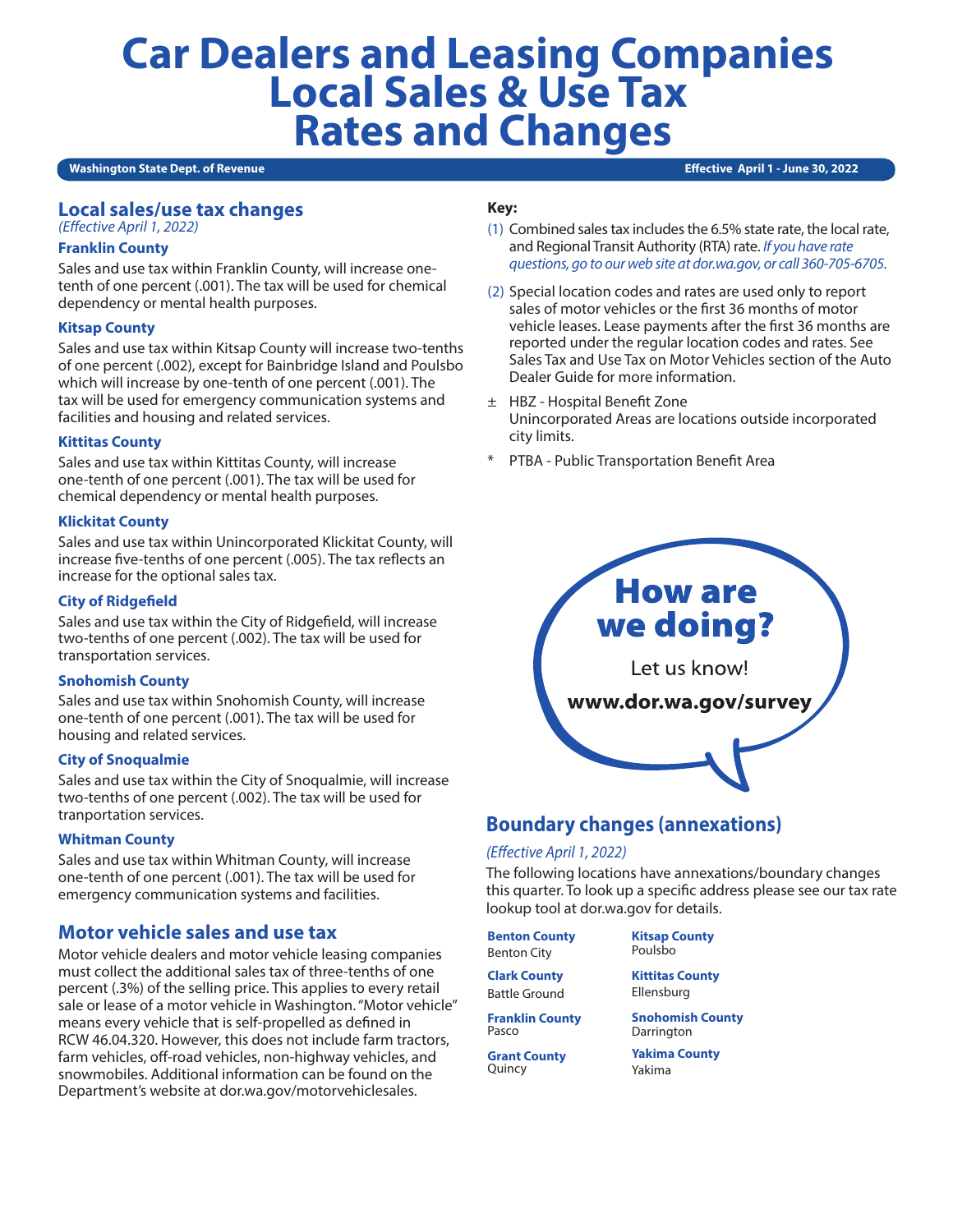

# **Car dealers and leasing companies local sales and use tax rates**

**Tax changes are blue and bolded**

Effective April 1 - June 30, 2022 (We update tax rates every quarter. Please visit dor.wa.gov for current rates.) Note: For footnote information, please see the bottom of page 6.

| <b>Location</b>                   |           |      |      |                   | <b>Sales/Use Tax</b> |      |                                    | <b>Location</b>                  |              |      |      |                   |                      | <b>Sales/Use Tax</b> |                                    |  |
|-----------------------------------|-----------|------|------|-------------------|----------------------|------|------------------------------------|----------------------------------|--------------|------|------|-------------------|----------------------|----------------------|------------------------------------|--|
| <b>County/City</b>                | Loc. Code |      |      | <b>Local Rate</b> | <b>State</b><br>Rate |      | <b>Combined Sales</b><br>Tax $(1)$ | <b>County/City</b>               | Loc. Code    |      |      | <b>Local Rate</b> | <b>State</b><br>Rate |                      | <b>Combined Sales</b><br>Tax $(1)$ |  |
| <b>ADAMS</b>                      |           | (2)  |      | (2)               |                      |      | (2)                                | <b>COLUMBIA</b>                  |              |      |      |                   |                      |                      |                                    |  |
|                                   | 0100      | 0150 | .015 | .012              | .065                 | .080 | .077                               | Unincorp. Areas                  | 0700         |      | .017 |                   | .082<br>.065         |                      |                                    |  |
|                                   | 0101      | 0151 | .015 | .012              | .065                 | .080 | .077                               |                                  | 0701         |      |      | .019<br>.065      |                      | .084                 |                                    |  |
|                                   | 0102      | 0152 | .015 | .012              | .065                 | .080 | .077                               |                                  | 0702         |      |      | .017              | .065                 | .082                 |                                    |  |
|                                   | 0103      | 0153 | .017 | .014              | .065                 | .082 | .079                               | <b>COWLITZ</b>                   |              | (2)  |      | (2)               |                      |                      | (2)                                |  |
|                                   | 0104      | 0154 | .015 | .012              | .065                 | .080 | .077                               | Unincorp. Areas                  | 0800         |      | .013 |                   | .065                 | .078                 |                                    |  |
|                                   | 0105      | 0155 | .015 | .012              | .065                 | .080 | .077                               |                                  | 0801         |      | .015 |                   | .065                 | .080                 |                                    |  |
| <b>ASOTIN</b>                     |           | (2)  |      | (2)               |                      |      | (2)                                |                                  | 0802         | 0862 | .014 | .013              | .065                 | .079                 | .078                               |  |
|                                   | 0200      | 0250 | .015 | .012              | .065                 | .080 | .077                               |                                  | 0803         |      | .016 |                   | .065                 | .081                 |                                    |  |
|                                   | 0201      | 0251 | .015 | .012              | .065                 | .080 | .077                               |                                  | 0804         |      | .016 |                   | .065                 | .081                 |                                    |  |
|                                   | 0202      | 0252 | .017 | .014              | .065                 | .082 | .079                               |                                  | 0805         | 0865 | .014 | .013              | .065                 | .079                 | .078                               |  |
| <b>BENTON</b>                     |           | (2)  |      | (2)               |                      |      | (2)                                | <b>DOUGLAS</b>                   |              |      |      |                   |                      |                      |                                    |  |
|                                   | 0300      | 0350 | .015 | .012              | .065                 | .080 | .077                               | Unincorp. Areas                  | 0900         |      |      | .013              | .065                 |                      | .078                               |  |
|                                   | 0333      | 0383 | .021 | .018              | .065                 | .086 | .083                               |                                  | 0909         |      |      | .018              | .065                 |                      | .083                               |  |
|                                   | 0301      | 0351 | .021 | .018              | .065                 | .086 | .083                               |                                  | 0901         |      |      | .012              | .065                 | .077                 |                                    |  |
|                                   | 0302      | 0352 | .021 | .018              | .065                 | .086 | .083                               | East Wenatchee                   | 0902<br>.019 |      |      | .065              |                      | .084                 |                                    |  |
|                                   | 0303      | 0353 | .021 | .018              | .065                 | .086 | .083                               |                                  | 0903         |      | .012 |                   | .065                 | .077                 |                                    |  |
|                                   | 0304      | 0354 | .021 | .018              | .065                 | .086 | .083                               |                                  | 0904         |      |      | .018              | .065                 | .083                 |                                    |  |
| West Richland                     | 0305      | 0355 | .021 | .018              | .065                 | .086 | .083                               |                                  | 0905         |      |      | .018              | .065                 |                      | .083                               |  |
| <b>CHELAN</b>                     |           | (2)  |      | (2)               |                      |      | (2)                                | <b>FERRY</b>                     |              | (2)  |      | (2)               |                      |                      | (2)                                |  |
| Unincorp. Areas                   | 0400      |      | .018 |                   | .065                 | .083 |                                    |                                  | 1000         | 1050 | .015 | .012              | .065                 | .080                 | .077                               |  |
|                                   | 0401      |      | .018 |                   | .065                 | .083 |                                    |                                  | 1001         | 1051 | .015 | .012              | .065                 | .080                 | .077                               |  |
|                                   | 0402      |      | .018 |                   | .065                 | .083 |                                    | <b>FRANKLIN</b><br>(Eff. 4/1/22) |              | (2)  |      | (2)               |                      |                      | (2)                                |  |
|                                   | 0403      |      | .018 |                   | .065                 | .083 |                                    | Unincorp. Areas                  | 1100         | 1150 | .016 | .013              | .065                 | .081                 | .078                               |  |
| Leavenworth                       | 0404      | 0454 | .020 | .019              | .065                 | .085 | .084                               | <b>Unincorp. PTBA*</b>           | 1111         | 1161 | .022 | .019              | .065                 | .087                 | .084                               |  |
|                                   | 0405      |      | .021 |                   | .065                 | .086 |                                    |                                  | 1101         | 1151 | .018 | .015              | .065                 | .083                 | .080                               |  |
| <b>CLALLAM</b>                    |           | (2)  |      | (2)               |                      |      | (2)                                | Kahlotus                         | 1102         | 1152 | .016 | .013              | .065                 | .081                 | .078                               |  |
| Unincorp. Areas                   | 0500      |      | .020 |                   | .065                 | .085 |                                    |                                  | 1103         | 1153 | .016 | .013              | .065                 | .081                 | .078                               |  |
|                                   | 0501      |      | .020 |                   | .065                 | .085 |                                    |                                  | 1104         | 1154 | .022 | .019              | .065                 | .087                 | .084                               |  |
|                                   | 0502      |      | .023 |                   | .065                 | .088 |                                    | <b>GARFIELD</b>                  |              |      |      |                   |                      |                      |                                    |  |
|                                   | 0503      | 0563 | .023 | .022              | .065                 | .088 | .087                               | Unincorp. Areas                  | 1200         |      |      | .014              | .065                 |                      | .079                               |  |
| <b>CLARK</b><br>(Eff. 4/1/22)     |           |      |      |                   |                      |      |                                    |                                  | 1201         |      |      | .014              | .065                 |                      | .079                               |  |
| Unincorp. Areas                   | 0600      |      |      | .012              | .065                 |      | .077                               | <b>GRANT</b>                     |              | (2)  |      | (2)               |                      |                      | (2)                                |  |
|                                   | 0666      |      |      | .019              | .065                 |      | .084                               | Unincorp. Areas                  | 1300         | 1350 | .017 | .014              | .065                 | .082                 | .079                               |  |
| <b>Cowlitz Tribe - Unincorp.</b>  | 0609      |      |      | .012              | .065                 |      | .077                               |                                  | 1301         | 1351 | .017 | .014              | .065                 | .082                 | .079                               |  |
| Battle Ground                     | 0601      |      |      | .019              | .065                 |      | .084                               |                                  | 1302         | 1352 | .017 | .014              | .065                 | .082                 | .079                               |  |
|                                   | 0602      |      |      | .019              | .065                 |      | .084                               |                                  | 1303         | 1353 | .019 | .016              | .065                 | .084                 | .081                               |  |
|                                   | 0603      |      |      | .019              | .065                 |      | .084                               |                                  | 1304         | 1354 | .019 | .016              | .065                 | .084                 | .081                               |  |
| <b>Cowlitz Tribe - La Center </b> | 0611      |      |      | .019              | .065                 |      | .084                               |                                  | 1305         | 1355 | .019 | .016              | .065                 | .084                 | .081                               |  |
| Ridgefield                        | 0604      |      |      | .021              | .065                 |      | .086                               |                                  | 1306         | 1356 | .017 | .014              | .065                 | .082                 | .079                               |  |
|                                   | 0605      |      |      | .020              | .065                 |      | .085                               |                                  | 1307         | 1357 | .017 | .014              | .065                 | .082                 | .079                               |  |
|                                   | 0606      |      |      | .019              | .065                 |      | .084                               |                                  | 1308         | 1358 | .019 | .016              | .065                 | .084                 | .081                               |  |
|                                   | 0607      |      |      | .019              | .065                 |      | .084                               |                                  | 1309         | 1359 | .019 | .016              | .065                 | .084                 | .081                               |  |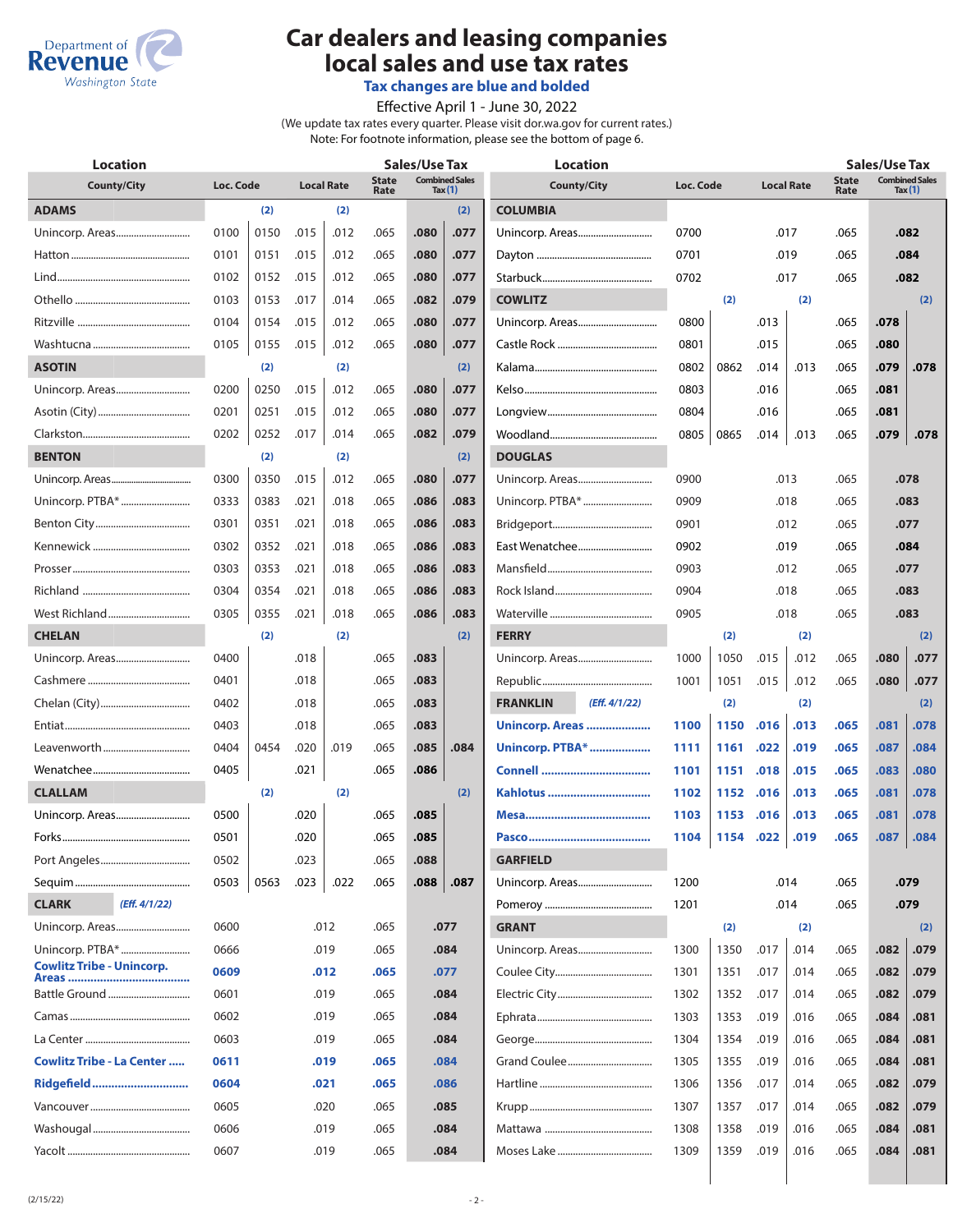| <b>Location</b>              |           |      |       |                   |                      | <b>Sales/Use Tax</b> |                                    | <b>Location</b>                    |           |      |                   |      |                                                            | <b>Sales/Use Tax</b> |      |
|------------------------------|-----------|------|-------|-------------------|----------------------|----------------------|------------------------------------|------------------------------------|-----------|------|-------------------|------|------------------------------------------------------------|----------------------|------|
| <b>County/City</b>           | Loc. Code |      |       | <b>Local Rate</b> | <b>State</b><br>Rate |                      | <b>Combined Sales</b><br>Tax $(1)$ | <b>County/City</b>                 | Loc. Code |      | <b>Local Rate</b> |      | <b>Combined Sales</b><br><b>State</b><br>Tax $(1)$<br>Rate |                      |      |
| <b>GRANT</b> (cont.)         |           |      |       |                   |                      |                      |                                    | KING (cont.)                       |           | (2)  |                   | (2)  |                                                            |                      | (2)  |
|                              | 1310      | 1360 | .017  | .014              | .065                 | .082                 | .079                               |                                    | 1714      |      | .036              |      | .065                                                       | .101                 |      |
|                              | 1311      | 1361 | .017  | .014              | .065                 | .082                 | .079                               | Issaquah Non-RTA                   | 4014      |      | .022              |      | .065                                                       | .087                 |      |
|                              | 1312      | 1362 | .017  | .014              | .065                 | .082                 | .079                               |                                    | 1738      |      | .036              |      | .065                                                       | .101                 |      |
|                              | 1313      | 1363 | .017  | .014              | .065                 | .082                 | .079                               |                                    | 1715      |      | .036              |      | .065                                                       | .101                 |      |
|                              | 1315      | 1365 | .017  | .014              | .065                 | .082                 | .079                               | Kent Non-RTA                       | 4015      |      | .022              |      | .065                                                       | .087                 |      |
| <b>GRAYS HARBOR</b>          |           | (2)  |       | (2)               |                      |                      | (2)                                |                                    | 1716      | 1796 | .037              | .036 | .065                                                       | .102                 | .101 |
| Unincorp. Areas              | 1400      | 1450 | .024  | .021              | .065                 | .089                 | .086                               | Lake Forest Park                   | 1717      |      | .036              |      | .065                                                       | .101                 |      |
| Chehalis Tribes - Unincorp.  | 1411      | 1461 | .024  | .021              | .065                 | .089                 | .086                               |                                    | 1720      |      | .022              |      | .065                                                       | .087                 |      |
| Areas                        | 1401      | 1451 | .0258 | .0228             | .065                 | .0908                | .0878                              |                                    | 1718      |      | .036              |      | .065                                                       | .101                 |      |
|                              | 1402      | 1452 | .024  | .021              | .065                 | .089                 | .086                               |                                    | 1719      |      | .036              |      | .065                                                       | .101                 |      |
|                              | 1403      | 1453 | .024  | .021              | .065                 | .089                 | .086                               |                                    | 1731      |      | .036              |      | .065                                                       | .101                 |      |
|                              | 1404      | 1454 | .024  | .021              | .065                 | .089                 | .086                               |                                    | 1736      |      | .036              |      | .065                                                       | .101                 |      |
|                              | 1405      | 1455 | .024  | .021              | .065                 | .089                 | .086                               | Newcastle Non-RTA                  | 4036      |      | .022              |      | .065                                                       | .087                 |      |
|                              | 1406      | 1456 | .024  | .021              | .065                 | .089                 | .086                               | Normandy Park                      | 1721      |      | .036              |      | .065                                                       | .101                 |      |
|                              |           |      |       |                   |                      |                      |                                    |                                    | 1722      | 1772 | .025              | .024 | .065                                                       | .090                 | .089 |
|                              | 1407      | 1457 | .024  | .021              | .065                 | .089                 | .086                               |                                    | 1723      |      | .036              |      | .065                                                       | .101                 |      |
| Chehalis Tribes - Oakville   | 1413      | 1463 | .024  | .021              | .065                 | .089                 | .086                               |                                    |           |      |                   |      |                                                            |                      |      |
|                              | 1409      | 1459 | .026  | .023              | .065                 | .091                 | .088                               |                                    | 1724      |      | .036              |      | .065                                                       | .101                 |      |
|                              | 1408      | 1458 | .024  | .021              | .065                 | .089                 | .086                               | Redmond Non-RTA                    | 4024      |      | .022              |      | .065                                                       | .087                 |      |
| <b>ISLAND</b>                |           |      |       |                   |                      |                      |                                    |                                    | 1725      |      | .036              |      | .065                                                       | .101                 |      |
| Unincorp. Areas              | 1500      |      |       | .022              | .065                 |                      | .087                               | Renton Non-RTA                     | 4025      |      | .022              |      | .065                                                       | .087                 |      |
|                              | 1501      |      |       | .022              | .065                 |                      | .087                               |                                    | 1739      |      | .036              |      | .065                                                       | .101                 |      |
|                              | 1502      |      |       | .022              | .065                 |                      | .087                               | Sammamish Non-RTA                  | 4039      |      | .022              |      | .065                                                       | .087                 |      |
|                              | 1503      |      |       | .024              | .065                 |                      | .089                               |                                    | 1733      |      | .036              |      | .065                                                       | .101                 |      |
| <b>JEFFERSON</b>             |           | (2)  |       | (2)               |                      |                      | (2)                                |                                    | 1726      |      | .0375             |      | .065                                                       | .1025                |      |
| Unincorp. Areas              | 1600      | 1650 | .026  | .023              | .065                 | .091                 | .088                               |                                    | 1737      |      | .038              |      | .065                                                       | .103                 |      |
| Suquamish Tribe - Unincorp.  | 1603      | 1653 | .026  | .023              | .065                 | .091                 | .088                               |                                    | 1727      |      | .022              |      | .065                                                       | .087                 |      |
| Port Townsend                | 1601      | 1651 | .026  | .023              | .065                 | .091                 | .088                               | Snoqualmie                         | 1728      |      | .024              |      | .065                                                       | .089                 |      |
| KING<br>(Eff. 4/1/22)        |           |      |       |                   |                      |                      |                                    |                                    | 1729      |      | .036              |      | .065                                                       | .101                 |      |
| Unincorp. Areas              | 1700      |      |       | .036              | .065                 | .101                 |                                    |                                    | 1735      |      | .036              |      | .065                                                       | .101                 |      |
| Unincorp. Non-RTA            | 4000      |      |       | .022              | .065                 | .087                 |                                    | Woodinville Non-RTA                | 4035      |      | .022              |      | .065                                                       | .087                 |      |
|                              | 1701      |      |       | .036              | .065                 | .101                 |                                    |                                    | 1730      |      | .036              |      | .065                                                       | .101                 |      |
|                              | 1702      |      |       | .036              | .065                 | .101                 |                                    | <b>KITSAP</b><br>(Eff. 4/1/22)     |           |      |                   |      |                                                            |                      |      |
| Auburn/King Non-RTA          | 4002      |      |       | .022              | .065                 | .087                 |                                    | Unincorp. Areas                    | 1800      |      |                   | .027 | .065                                                       |                      | .092 |
| Beaux Arts Village           | 1703      |      |       | .036              | .065                 | .101                 |                                    | <b>Bainbridge Island </b>          | 1804      |      |                   | .027 | .065                                                       |                      | .092 |
|                              | 1704      |      |       | .036              | .065                 | .101                 |                                    | <b>Bremerton</b>                   | 1801      |      |                   | .027 | .065                                                       |                      | .092 |
| Bellevue Non-RTA             | 4004      |      |       | .022              | .065                 | .087                 |                                    | <b>Port Orchard </b>               | 1802      |      |                   | .027 | .065                                                       |                      | .092 |
| Black Diamond                | 1705      |      |       | .022              | .065                 | .087                 |                                    |                                    | 1803      |      |                   | .027 | .065                                                       |                      | .092 |
|                              | 1706      |      |       | .036              | .065                 | .101                 |                                    | <b>Suquamish Tribe - Unincorp.</b> | 1805      |      |                   | .027 | .065                                                       |                      | .092 |
|                              | 1734      |      |       | .036              | .065                 | .101                 |                                    | <b>KITTITAS</b><br>(Eff. 4/1/22)   |           | (2)  |                   | (2)  |                                                            |                      | (2)  |
|                              | 1707      |      |       | .022              | .065                 | .087                 |                                    | Unincorp. Areas                    | 1900      | 1950 | .016              | .013 | .065                                                       | .081                 | .078 |
|                              | 1708      |      |       | .036              | .065                 | .101                 |                                    | Cle Elum                           | 1901      | 1951 | .016              | .013 | .065                                                       | .081                 | .078 |
|                              | 1712      |      |       | .022              | .065                 | .087                 |                                    | Ellensburg                         | 1902      | 1952 | .019              | .016 | .065                                                       | .084                 | .081 |
|                              | 1709      |      |       | .036              | .065                 | .101                 |                                    | Kittitas (City)                    | 1903      | 1953 | .016              | .013 | .065                                                       | .081                 | .078 |
|                              | 1710      |      |       | .024              | .065                 | .089                 |                                    |                                    | 1904      | 1954 | .016              | .013 | .065                                                       | .081                 | .078 |
|                              | 1711      |      |       | .023              | .065                 | .088                 |                                    | South Cle Elum                     | 1905      | 1955 | .016              | .013 | .065                                                       | .081                 | .078 |
|                              | 1732      |      |       | .036              | .065                 | .101                 |                                    | (Eff. 4/1/22)<br><b>KLICKITAT</b>  |           |      |                   |      |                                                            |                      |      |
| Puyallup Tribe - Federal Way | 1741      |      |       | .036              | .065                 | .101                 |                                    | Unincorp. Areas                    | 2000      |      |                   | .010 | .065                                                       |                      | .075 |
|                              | 1713      |      |       | .036              | .065                 | .101                 |                                    |                                    | 2001      |      |                   | .010 | .065                                                       |                      | .075 |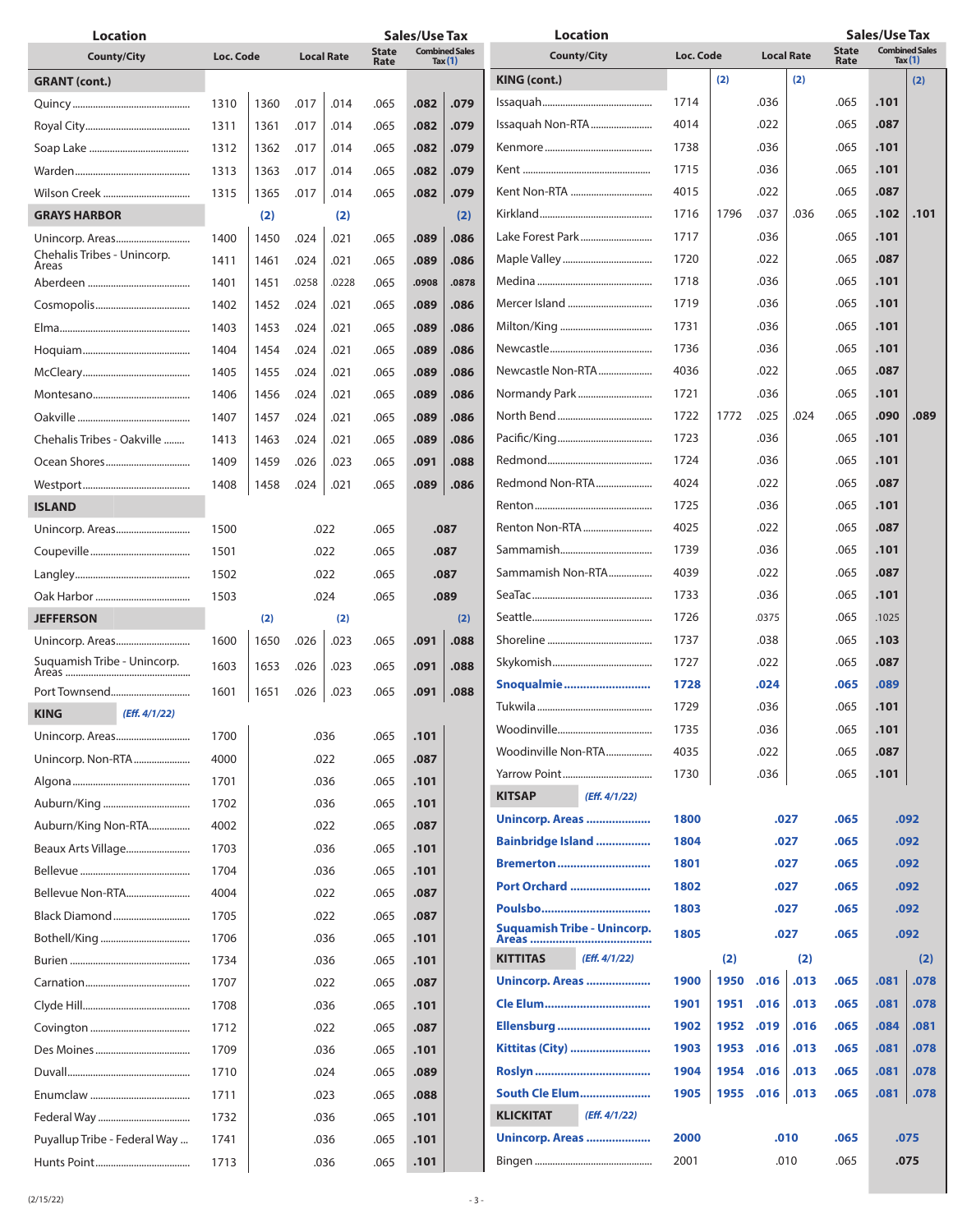| <b>Location</b>                 |           |      |      |                   |                      | <b>Sales/Use Tax</b> |                                    | <b>Location</b>                              |      |                                |              | <b>Sales/Use Tax</b> |                                                     |              |      |  |
|---------------------------------|-----------|------|------|-------------------|----------------------|----------------------|------------------------------------|----------------------------------------------|------|--------------------------------|--------------|----------------------|-----------------------------------------------------|--------------|------|--|
| <b>County/City</b>              | Loc. Code |      |      | <b>Local Rate</b> | <b>State</b><br>Rate |                      | <b>Combined Sales</b><br>Tax $(1)$ | <b>County/City</b>                           |      | Loc. Code<br><b>Local Rate</b> |              |                      | <b>Combined Sales</b><br>State<br>Tax $(1)$<br>Rate |              |      |  |
| <b>KLICKTAT (cont.)</b>         |           |      |      |                   |                      |                      |                                    | <b>PACIFIC (cont.)</b>                       |      |                                |              |                      |                                                     |              |      |  |
|                                 | 2002      |      |      | .010              | .065                 | .075                 |                                    |                                              | 2503 |                                | .016         |                      | .065<br>.081                                        |              |      |  |
| White Salmon                    | 2003      |      |      | .010              | .065                 |                      | .075                               |                                              | 2504 |                                |              | .016                 | .065<br>.081                                        |              |      |  |
| <b>LEWIS</b>                    |           |      |      |                   |                      |                      |                                    | <b>PEND OREILLE</b>                          |      |                                |              |                      |                                                     |              |      |  |
|                                 | 2100      |      |      | .013              | .065                 | .078                 |                                    |                                              | 2600 |                                |              | .012                 | .065<br>.077                                        |              |      |  |
| Chehalis Tribes - Unincorp.     | 2111      |      |      | .013              | .065                 |                      | .078                               |                                              | 2601 |                                |              | .012                 | .065                                                | .077         |      |  |
|                                 | 2101      |      |      | .017              | .065                 |                      | .082                               |                                              | 2602 |                                |              |                      | .065                                                | .077         |      |  |
|                                 | 2102      |      |      | .017              | .065                 |                      | .082                               | Kalispel Tribe - Unincorp. Areas             | 2607 |                                | .012<br>.012 |                      | .065                                                | .077         |      |  |
|                                 | 2103      |      |      | .013              | .065                 |                      | .078                               |                                              | 2603 |                                | .012         |                      |                                                     |              |      |  |
|                                 | 2104      |      |      | .013              | .065                 |                      | .078                               |                                              | 2604 |                                | .012         |                      | .065                                                | .077<br>.065 |      |  |
|                                 |           |      |      |                   |                      |                      |                                    |                                              | 2605 |                                |              | .012                 |                                                     |              | .077 |  |
|                                 | 2105      |      |      | .013              | .065                 |                      | .078                               |                                              |      |                                |              |                      | .065                                                |              | .077 |  |
|                                 | 2106      |      |      | .013              | .065                 |                      | .078                               | <b>PIERCE</b>                                |      | (2)                            | (2)          |                      |                                                     |              | (2)  |  |
|                                 | 2107      |      |      | .013              | .065                 |                      | .078                               | Unincorp. Areas                              | 2700 |                                | .029         |                      | .065                                                | .094         |      |  |
|                                 | 2108      |      |      | .013              | .065                 |                      | .078                               | Unincorp. Areas Non-RTA                      | 4100 |                                | .015         |                      | .065                                                | .080         |      |  |
|                                 | 2109      |      |      | .013              | .065                 |                      | .078                               | Unincorp. Areas Non-RTA HBZ ±                | 2789 |                                | .015         |                      | .065                                                | .080         |      |  |
| <b>LINCOLN</b>                  |           | (2)  |      | (2)               |                      |                      | (2)                                |                                              | 2727 |                                | .035         |                      | .065                                                | .100         |      |  |
| Unincorp. Areas                 | 2200      | 2250 | .015 | .012              | .065                 | .080                 | .077                               | Unincorp. PTBA* Non-RTA                      | 4127 |                                | .021         |                      | .065                                                | .086         |      |  |
|                                 | 2201      | 2251 | .015 | .012              | .065                 | .080                 | .077                               | Unincorp. PTBA* HBZ ±                        | 2787 |                                | .021         |                      | .065                                                | .086         |      |  |
|                                 | 2202      | 2252 | .015 | .012              | .065                 | .080                 | .077                               | Nisqually Tribe - Unincorp.                  | 2725 |                                | .029         |                      | .065                                                | .094         |      |  |
|                                 | 2203      | 2253 | .015 | .012              | .065                 | .080                 | .077                               | Nisqually Tribe - Unincorp.<br>Areas Non-RTA | 4103 |                                | .015         |                      | .065                                                | .080         |      |  |
|                                 | 2204      | 2254 | .015 | .012              | .065                 | .080                 | .077                               | Puyallup Tribe - Unincorp. Areas 4105        |      |                                | .015         |                      | .065                                                | .080         |      |  |
|                                 | 2205      | 2255 | .015 | .012              | .065                 | .080                 | .077                               | Puyallup Tribe - Unincorp. Areas             | 2745 |                                | .035         |                      | .065                                                | .100         |      |  |
|                                 | 2206      | 2256 | .015 | .012              | .065                 | .080                 | .077                               | Auburn/Pierce                                | 2724 |                                | .035         |                      | .065                                                | .100         |      |  |
|                                 | 2207      | 2257 | .015 | .012              | .065                 | .080                 | .077                               |                                              | 2701 |                                | .029         |                      | .065                                                | .094         |      |  |
|                                 | 2208      | 2258 | .015 | .012              | .065                 | .080                 | .077                               | Bonney Lake Non-RTA                          | 4101 |                                | .015         |                      | .065<br>.080                                        |              |      |  |
| <b>MASON</b>                    |           | (2)  |      | (2)               |                      |                      | (2)                                |                                              | 2702 |                                | .015         |                      | .065                                                | .080         |      |  |
|                                 | 2300      |      | .020 |                   | .065                 | .085                 |                                    |                                              | 2703 |                                | .015         |                      | .065                                                | .080         |      |  |
| Squaxin Tribe - Unincorp. Areas | 2303      |      | .020 |                   | .065                 | .085                 |                                    |                                              | 2704 |                                | .029         |                      | .065                                                | .094         |      |  |
|                                 | 2301      | 2351 | .023 | .022              | .065                 | .088                 | .087                               |                                              | 2705 |                                | .015         |                      | .065                                                | .080         |      |  |
| <b>OKANOGAN</b>                 |           | (2)  |      | (2)               |                      |                      | (2)                                |                                              | 2720 |                                | .035         |                      | .065                                                | .100         |      |  |
|                                 | 2400      |      | .015 |                   | .065                 | .080                 |                                    | Puyallup Tribe - Edgewood                    | 2739 |                                | .035         |                      | .065                                                | .100         |      |  |
| Unincorp. Areas PTBA*           | 2424      |      | .019 |                   | .065                 | .084                 |                                    |                                              | 2706 |                                | .035         |                      | .065                                                | .100         |      |  |
|                                 | 2401      |      | .019 |                   | .065                 | .084                 |                                    | Puyallup Tribe - Fife                        | 2735 |                                | .035         |                      | .065                                                | .100         |      |  |
|                                 | 2402      |      | .019 |                   | .065                 | .084                 |                                    |                                              | 2707 |                                | .035         |                      | .065                                                | .100         |      |  |
|                                 | 2403      |      | .015 |                   | .065                 | .080                 |                                    |                                              | 2708 |                                | .023         |                      | .065                                                | .088         |      |  |
|                                 | 2404      |      | .015 |                   | .065                 | .080                 |                                    |                                              | 2788 |                                | .023         |                      | .065                                                | .088         |      |  |
|                                 | 2405      |      | .015 |                   | .065                 | .080                 |                                    |                                              | 2721 |                                | .035         |                      | .065                                                | .100         |      |  |
|                                 | 2406      |      |      | .019              | .065                 |                      |                                    | Nisqually Tribe - Lakewood.                  | 2731 |                                | .035         |                      | .065                                                | .100         |      |  |
| Okanogan (City)                 |           | 2456 | .020 |                   |                      | .085                 | .084                               |                                              | 2709 |                                | .035         |                      | .065                                                | .100         |      |  |
|                                 | 2407      |      | .019 |                   | .065                 | .084                 |                                    |                                              |      |                                |              |                      |                                                     |              |      |  |
|                                 | 2408      |      | .019 |                   | .065                 | .084                 |                                    | Puyallup Tribe - Milton                      | 2737 |                                | .035         |                      | .065                                                | .100         |      |  |
|                                 | 2409      |      | .021 |                   | .065                 | .086                 |                                    |                                              | 2710 |                                | .029         |                      | .065                                                | .094         |      |  |
|                                 | 2410      |      | .019 |                   | .065                 | .084                 |                                    |                                              | 2723 |                                | .035         |                      | .065                                                | .100         |      |  |
|                                 | 2411      | 2461 | .020 | .019              | .065                 | .085                 | .084                               |                                              | 2711 |                                | .035         |                      | .065                                                | .100         |      |  |
|                                 | 2412      | 2462 | .022 | .021              | .065                 | .087                 | .086                               | Puyallup Tribe - Puyallup                    | 2733 |                                | .035         |                      | .065                                                | .100         |      |  |
|                                 | 2413      | 2463 | .020 | .019              | .065                 | .085                 | .084                               |                                              | 2712 | 2762                           | .016         | .015                 | .065                                                | .081         | .080 |  |
| <b>PACIFIC</b>                  |           |      |      |                   |                      |                      |                                    |                                              | 2713 |                                | .035         |                      | .065                                                | .100         |      |  |
| Unincorp. Areas                 | 2500      |      |      | .016              | .065                 |                      | .081                               |                                              | 2714 |                                | .015         |                      | .065                                                | .080         |      |  |
|                                 | 2501      |      |      | .016              | .065                 |                      | .081                               |                                              | 2715 |                                | .035         |                      | .065                                                | .100         |      |  |
|                                 | 2502      |      |      | .018              | .065                 |                      | .083                               |                                              | 2716 |                                | .029         |                      | .065                                                | .094         |      |  |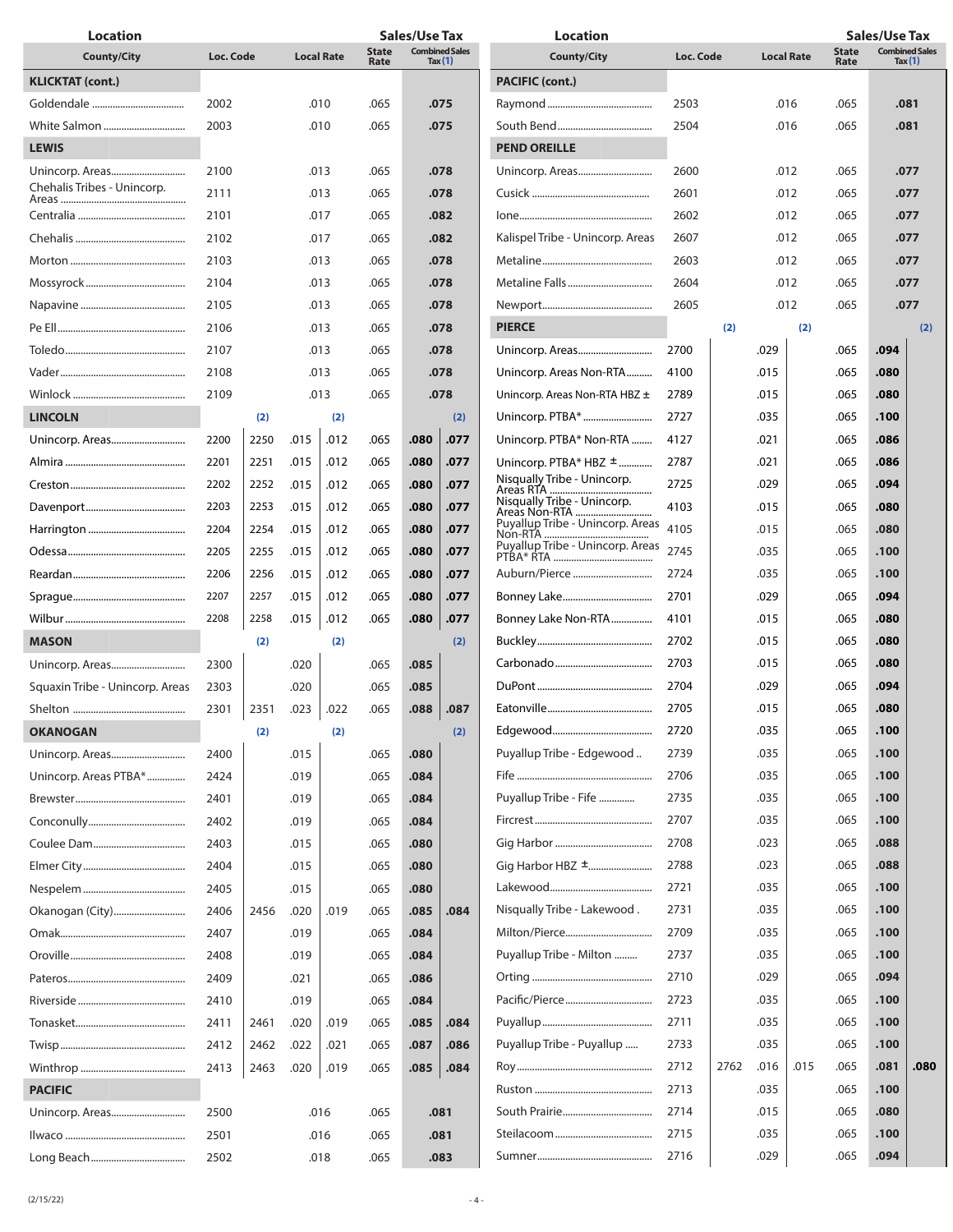| <b>Location</b>                                              |           | <b>Sales/Use Tax</b> |                   | <b>Location</b> |               |      |                                    |                                   | <b>Sales/Use Tax</b>           |      |              |      |                                                    |      |      |
|--------------------------------------------------------------|-----------|----------------------|-------------------|-----------------|---------------|------|------------------------------------|-----------------------------------|--------------------------------|------|--------------|------|----------------------------------------------------|------|------|
| <b>County/City</b>                                           | Loc. Code |                      | <b>Local Rate</b> |                 | State<br>Rate |      | <b>Combined Sales</b><br>Tax $(1)$ | <b>County/City</b>                | Loc. Code<br><b>Local Rate</b> |      |              | Rate | <b>Combined Sales</b><br><b>State</b><br>Tax $(1)$ |      |      |
| PIERCE (cont.)                                               |           |                      |                   |                 |               |      |                                    | <b>SNOHOMISH (cont.)</b>          |                                |      |              |      |                                                    |      |      |
|                                                              | 2717      |                      | .038              |                 | .065          | .103 |                                    | <b>Mukilteo </b>                  | 3114                           |      | .041         |      | .065                                               | .106 |      |
| Puyallup Tribe - Tacoma                                      | 2741      |                      | .038              |                 | .065          | .103 |                                    | Snohomish (City)                  | 3115                           |      | .028         |      | .065                                               | .093 |      |
| University Place                                             | 2719      |                      | .035              |                 | .065          | .100 |                                    | Stanwood                          | 3116                           |      | .028         |      | .065                                               | .093 |      |
|                                                              | 2718      |                      | .015              |                 | .065          | .080 |                                    | Sultan                            | 3117                           |      | .026         |      | .065                                               | .091 |      |
| <b>SAN JUAN</b>                                              |           |                      |                   |                 |               |      |                                    | Woodway                           | 3118                           |      | .040         |      | .065                                               | .105 |      |
| Unincorp. Areas                                              | 2800      | 2850                 | .018              | .015            | .065          | .083 | .080                               | <b>SPOKANE</b>                    |                                |      |              |      |                                                    |      |      |
| Friday Harbor                                                | 2801      | 2851                 | .020              | .017            | .065          | .085 | .082                               | Unincorp. Areas                   | 3200                           | 3260 | .016         | .015 | .065                                               | .081 | .080 |
| <b>SKAGIT</b>                                                |           |                      |                   |                 |               |      |                                    | Unincorp. PTBA*                   | 3232                           | 3282 | .024         | .023 | .065                                               | .089 | .088 |
| Unincorp. Areas                                              | 2900      | 2950                 | .017              | .014            | .065          | .082 | .079                               | Airway Heights                    | 3201                           | 3261 | .026         | .025 | .065                                               | .091 | .090 |
| Unincorp. Areas PTBA*                                        | 2929      | 2959                 | .021              | .018            | .065          | .086 | .083                               |                                   | 3202                           | 3262 | .024         | .023 | .065                                               | .089 | .088 |
| Anacortes                                                    | 2901      | 2951                 | .023              | .020            | .065          | .088 | .085                               |                                   | 3203                           | 3263 | .016         | .015 | .065                                               | .081 | .080 |
| Burlington                                                   | 2902      | 2952                 | .021              | .018            | .065          | .086 | .083                               |                                   | 3204                           | 3264 | .016         | .015 | .065                                               | .081 | .080 |
| Concrete                                                     | 2903      | 2953                 | .021              | .018            | .065          | .086 | .083                               | Kalispel Tribe - Airway Heights   | 3215                           | 3275 | .026         | .025 | .065                                               | .091 | .090 |
| Hamilton                                                     | 2904      | 2954                 | .021              | .018            | .065          | .086 | .083                               |                                   | 3205                           | 3265 | .016         | .015 | .065                                               | .081 | .080 |
| La Conner                                                    | 2905      | 2955                 | .021              | .018            | .065          | .086 | .083                               |                                   | 3212                           | 3272 | .024         | .023 | .065                                               | .089 | .088 |
| Lyman                                                        | 2906      | 2956                 | .021              | .018            | .065          | .086 | .083                               | Medical Lake                      | 3206                           | 3266 | .024         | .023 | .065                                               | .089 | .088 |
| Mount Vernon                                                 | 2907      | 2957                 | .023              | .020            | .065          | .088 | .085                               |                                   | 3207                           | 3267 | .024         | .023 | .065                                               | .089 | .088 |
|                                                              | 2908      | 2958                 | .021              | .018            | .065          | .086 | .083                               |                                   | 3208                           | 3268 | .016         | .015 | .065                                               |      |      |
| Sedro-Woolley                                                |           |                      |                   |                 |               |      |                                    |                                   |                                |      |              |      |                                                    | .081 | .080 |
| Swinomish Tribe - La Conner                                  | 2911      | 2961                 | .021              | .018            | .065          | .086 | .083                               |                                   | 3209                           | 3269 | .016         | .015 | .065                                               | .081 | .080 |
| Swinomish Tribe - Unincorp.                                  | 2909      | 2969                 | .017              | .014            | .065          | .082 | .079                               | Spokane (City)                    | 3210                           | 3270 | .025         | .024 | .065                                               | .090 | .089 |
| Swinomish Tribe -<br>Unincorp. Areas PTBA*                   | 2931      | 2981                 | .021              | .018            | .065          | .086 | .083                               | Spokane Valley                    | 3213                           | 3273 | .024         | .023 | .065                                               | .089 | .088 |
| <b>SKAMANIA</b>                                              |           |                      |                   |                 |               |      |                                    |                                   | 3211                           | 3271 | .016         | .015 | .065                                               | .081 | .080 |
|                                                              | 3000      |                      |                   | .012            | .065          |      | .077                               | <b>STEVENS</b><br>Unincorp. Areas |                                |      |              |      |                                                    |      |      |
| North Bonneville                                             | 3001      |                      |                   | .012            | .065          |      | .077                               |                                   | 3300                           |      | .011         |      | .065                                               |      | .076 |
|                                                              | 3002      |                      |                   | .012            | .065          |      | .077                               |                                   | 3301                           |      | .011         |      | .065                                               |      | .076 |
| <b>SNOHOMISH</b><br>(Eff. 4/1/22)                            |           | (2)                  |                   | (2)             |               |      | (2)                                |                                   | 3302                           |      | .011         |      | .065                                               |      | .076 |
| Unincorp. Areas                                              | 3100      |                      | .028              |                 | .065          | .093 |                                    |                                   | 3303                           |      | .011         |      | .065                                               |      | .076 |
|                                                              | 4200      |                      |                   |                 | .065          |      |                                    |                                   | 3304                           |      | .011         |      | .065<br>.076                                       |      |      |
| <b>Unincorp. Areas Non-RTA </b>                              |           |                      | .014              |                 |               | .079 |                                    |                                   | 3305                           |      | .011         |      | .065                                               | .076 |      |
| Unincorp. PTBA*                                              | 3131      |                      | .040              |                 | .065          | .105 |                                    |                                   | 3306                           |      | .011         |      | .065                                               |      | .076 |
| Unincorp. PTBA* Non-RTA<br><b>Tulalip Tribes - Unincorp.</b> | 4231      |                      | .026              |                 | .065          | .091 |                                    | <b>THURSTON</b>                   |                                | (2)  |              | (2)  |                                                    |      | (2)  |
| <b>PTBA Non-RTA </b>                                         | 4233      |                      | .026              |                 | .065          | .091 |                                    | Unincorp. Areas                   | 3400                           |      | .015         |      | .065                                               | .080 |      |
| Arlington                                                    | 3101      |                      | .028              |                 | .065          | .093 |                                    | Unincorp. PTBA*                   | 3434                           |      | .027         |      | .065                                               | .092 |      |
| Bothell/Snohomish                                            | 3120      |                      | .040              |                 | .065          | .105 |                                    | Chehalis Tribes - Unincorp.       | 3409                           |      | .015         |      | .065                                               | .080 |      |
|                                                              | 3102      |                      | .040              |                 | .065          | .105 |                                    | Nisqually Tribe - Unincorp.       | 3415                           |      | .015         |      | .065                                               | .080 |      |
| Darrington                                                   | 3103      |                      | .026              |                 | .065          | .091 |                                    | Nisqually Tribe - Unincorp.       | 3417                           | .027 |              |      | .065                                               | .092 |      |
| Edmonds                                                      | 3104      |                      | .040              |                 | .065          | .105 |                                    | Squaxin Tribe - Unincorp.         | 3413                           |      | .015         |      | .065                                               | .080 |      |
|                                                              | 3105      |                      | .034              |                 | .065          | .099 |                                    |                                   | 3401                           |      | .015         |      | .065                                               | .080 |      |
| Everett Non-RTA                                              | 4205      |                      | .020              |                 | .065          | .085 |                                    |                                   | 3402                           |      | .029         |      | .065                                               | .094 |      |
|                                                              | 3106      |                      | .026              |                 | .065          | .091 |                                    | Nisqually Tribe - Lacey           | 3419                           |      | .029         |      | .065                                               | .094 |      |
| <b>Granite Falls </b>                                        | 3107      |                      | .026              |                 | .065          | .091 |                                    |                                   | 3403                           | 3453 | .029         | .028 | .065                                               | .094 | .093 |
|                                                              | 3108      |                      | .026              |                 | .065          | .091 |                                    |                                   | 3404                           |      |              |      |                                                    | .080 |      |
| Lake Stevens                                                 | 3109      |                      | .026              |                 | .065          | .091 |                                    |                                   | 3405                           |      | .015<br>.015 |      | .065<br>.065                                       | .080 |      |
| Lynnwood                                                     | 3110      |                      | .041              |                 | .065          | .106 |                                    |                                   |                                |      |              |      |                                                    |      |      |
| Marysville                                                   | 3111      | 3161                 | .029              | .028            | .065          | .094 | .093                               |                                   | 3406                           |      | .029         |      | .065                                               | .094 |      |
| Tulalip Tribes - Marysville                                  | 3121      | 3171                 | .029              | .028            | .065          | .094 | .093                               | Chehalis Tribes - Tumwater        | 3411                           |      | .029         |      | .065                                               | .094 |      |
| <b>Mill Creek </b>                                           | 3119      | 3169                 | .041              | .040            | .065          | .106 | .105                               |                                   | 3407                           |      | .027         |      | .065                                               | .092 |      |
|                                                              | 3112      | 3162                 | .029              | .028            | .065          | .094 | .093                               | <b>WAHKIAKUM</b>                  |                                |      |              |      |                                                    |      |      |
| <b>Mountlake Terrace</b>                                     | 3113      |                      | .040              |                 | .065          | .105 |                                    |                                   | 3500                           |      | .011         |      | .065                                               |      | .076 |
|                                                              |           |                      |                   |                 |               |      |                                    |                                   | 3501                           |      | .011         |      | .065                                               |      | .076 |

 $(2/15/22)$   $-5$  -